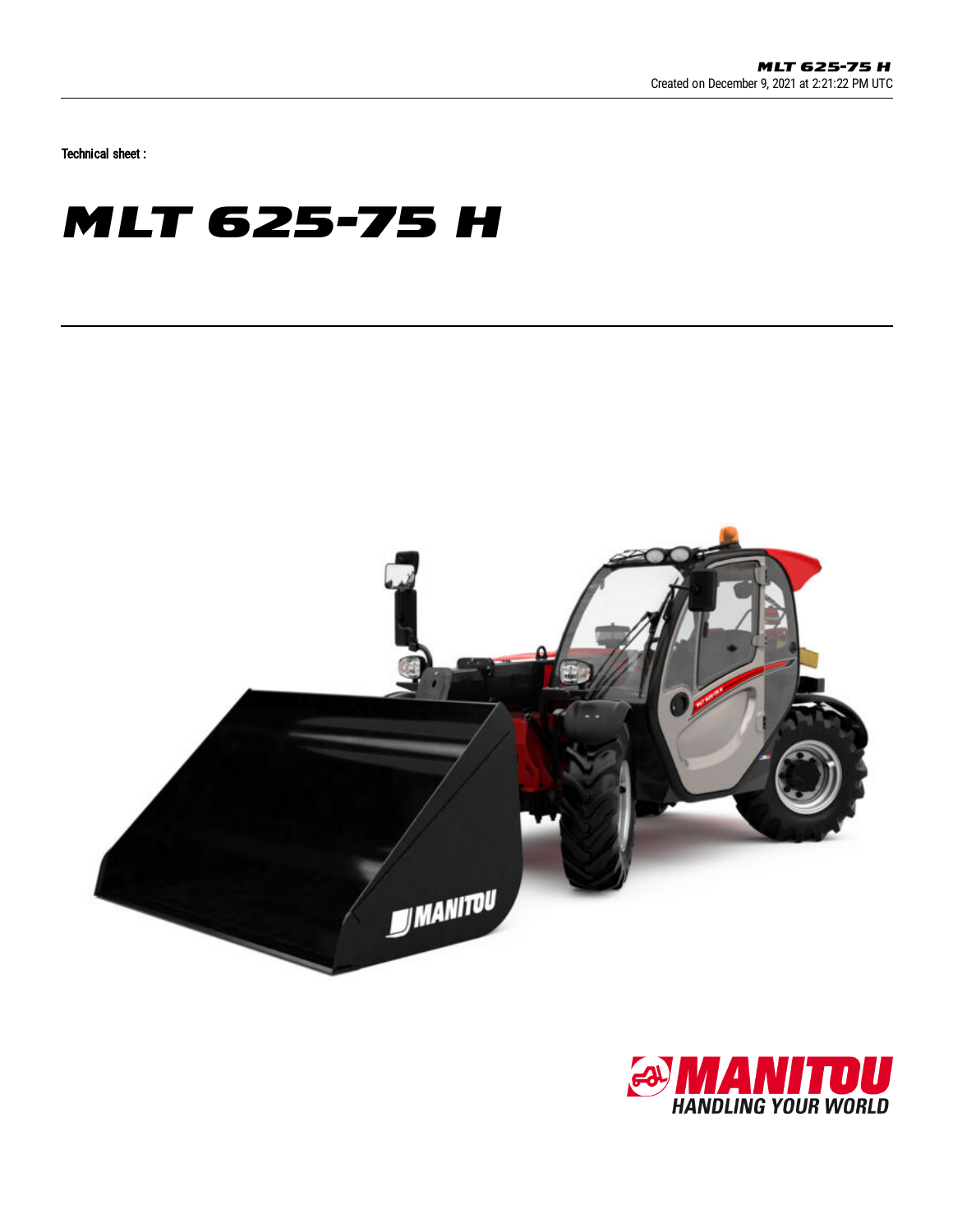| <b>Capacities</b>                                                 |                | Imperial                                |
|-------------------------------------------------------------------|----------------|-----------------------------------------|
| Max. capacity                                                     | Q              | 5512 lbs                                |
| Max. lifting height                                               | h3             | 19 ft 4 in                              |
| Max. outreach                                                     | r1             | 10 ft 10 in                             |
| Reach at max. height                                              |                | $1$ ft 8 in                             |
| Breakout force with bucket                                        |                | 4205 daN                                |
| <b>Weight and dimensions</b>                                      |                |                                         |
| Unladen weight (with forks)                                       |                | 10851 lbs                               |
| Ground clearance                                                  | m4             | $1$ ft $3$ in                           |
| Wheelbase                                                         | y              | 7 ft 7 in                               |
| Overall length to carriage (with hitch)                           | 111            | 12 ft 10 in                             |
| Front overhang                                                    |                | 3 ft 3 in                               |
| Overall width                                                     | b1             | 5 ft 11 in                              |
| Overall cab width                                                 | b4             | 2 ft 7 in                               |
| Overall height                                                    | h17            | 6 ft 7 in                               |
| Tilt-down angle                                                   | a <sub>5</sub> | 117°                                    |
| Tilt-up angle                                                     | a4             | 12°                                     |
| External turning radius (over tyres)                              | Wa1            | 10 ft 10 in                             |
| Standard tyres                                                    |                | Alliance - A580 - 300/75 R18 142.       |
| Drive wheels (front / rear)                                       |                | 2/2                                     |
| Steering wheels (front / rear)                                    |                | 2/2                                     |
| Performances                                                      |                |                                         |
| Lifting                                                           |                | 7.30 s                                  |
| Lowering                                                          |                | 4.95s                                   |
| Extension                                                         |                | 5.20s                                   |
| Retraction                                                        |                | 3.70s                                   |
| Crowd                                                             |                | 3.20s                                   |
| Dump                                                              |                | 3.20s                                   |
| <b>Engine</b>                                                     |                |                                         |
| Engine brand                                                      |                | Kubota                                  |
| Engine norm                                                       |                | Stage V                                 |
| Engine model                                                      |                | V3307-CR-T-E5B                          |
| Number of cylinders - Capacity of cylinders                       |                | $4 - 203$ in <sup>3</sup>               |
| I.C. Engine power rating / Power (kW)                             |                | 75 Hp / 55.40 kW                        |
| Max. torque / Engine rotation                                     |                | 265 Nm @1400 rpm                        |
| Drawbar pull (Laden)                                              |                | 3240 daN                                |
| Reversible fan                                                    |                | Standard                                |
| Engine cooling system                                             |                | 2 radiators water + hydraulic oil       |
| <b>Transmission</b>                                               |                |                                         |
| Transmission type                                                 |                | Hydrostatic                             |
| Number of gears (forward / reverse)                               |                | 2/2                                     |
| Max. travel speed (may vary according to applicable regulations)  |                | 16 mph                                  |
| Differential lock                                                 |                | Limited slip differential on front a    |
| Parking brake                                                     |                | Automatic negative parking brak         |
| Service brake                                                     |                | Oil-Immersed multi-discs braking on fro |
| Hydraulics                                                        |                |                                         |
| Hydraulic pump type                                               |                | Gear pump                               |
| Hydraulic flow - Pressure                                         |                | 86 l/min - 3408 PSI                     |
| <b>Tank capacities</b>                                            |                |                                         |
| Hydraulic oil                                                     |                | 30 US gal                               |
| Fuel tank                                                         |                | 17 US gal                               |
| Noise and vibration                                               |                |                                         |
| Noise at driving position (LpA) tested following NF EN 12053 norm |                | 76 dB(A)                                |
| Environmental noise (LwA)                                         |                | 104 $dB(A)$                             |
| Vibration to whole hand/arm                                       |                | $< 2.50$ m/s <sup>2</sup>               |
| <b>Miscellaneous</b>                                              |                |                                         |
| <b>Tractor homologation</b>                                       |                |                                         |
| Safety cab homologation                                           |                | ROPS - FOPS cab (level 1)               |
| Controls                                                          |                | <b>JSM</b>                              |
|                                                                   |                |                                         |

|                | <b>Imperial</b>                                 |
|----------------|-------------------------------------------------|
| Q              | 5512 lbs                                        |
| h3             | 19 ft 4 in                                      |
| r1             | 10 ft 10 in                                     |
|                | $1$ ft $8$ in                                   |
|                | 4205 daN                                        |
|                |                                                 |
|                | 10851 lbs                                       |
| m4             | 1 ft 3 in                                       |
| y              | 7 ft 7 in                                       |
| 111            | 12 ft 10 in                                     |
|                | 3 ft 3 in                                       |
| b1             | 5 ft 11 in                                      |
| b <sub>4</sub> | $2$ ft $7$ in                                   |
| h17            | 6 ft 7 in                                       |
| a5             | 117°                                            |
| a4             | 12°                                             |
| Wa1            | 10 ft 10 in                                     |
|                | Alliance - A580 - 300/75 R18 142A8              |
|                | 2/2                                             |
|                | 2/2                                             |
|                | 7.30 s                                          |
|                | 4.95s                                           |
|                | 5.20s                                           |
|                | 3.70s                                           |
|                | 3.20s                                           |
|                | 3.20s                                           |
|                |                                                 |
|                | Kubota                                          |
|                | Stage V                                         |
|                | V3307-CR-T-E5B                                  |
|                | $4 - 203$ in <sup>3</sup>                       |
|                | 75 Hp / 55.40 kW                                |
|                | 265 Nm @1400 rpm                                |
|                | 3240 daN                                        |
|                | Standard                                        |
|                | 2 radiators water + hydraulic oil               |
|                |                                                 |
|                | Hydrostatic                                     |
|                | 2/2                                             |
|                | 16 mph                                          |
|                | Limited slip differential on front axle         |
|                | Automatic negative parking brake                |
|                | Oil-Immersed multi-discs braking on front axles |
|                |                                                 |
|                | Gear pump                                       |
|                | 86 l/min - 3408 PSI                             |
|                |                                                 |
|                | 30 US gal                                       |
|                | 17 US gal                                       |
|                |                                                 |
|                | 76 dB(A)                                        |
|                | 104 dB(A)                                       |
|                | $< 2.50$ m/s <sup>2</sup>                       |
|                |                                                 |
|                |                                                 |
|                | ROPS - FOPS cab (level 1)                       |
|                | <b>JSM</b>                                      |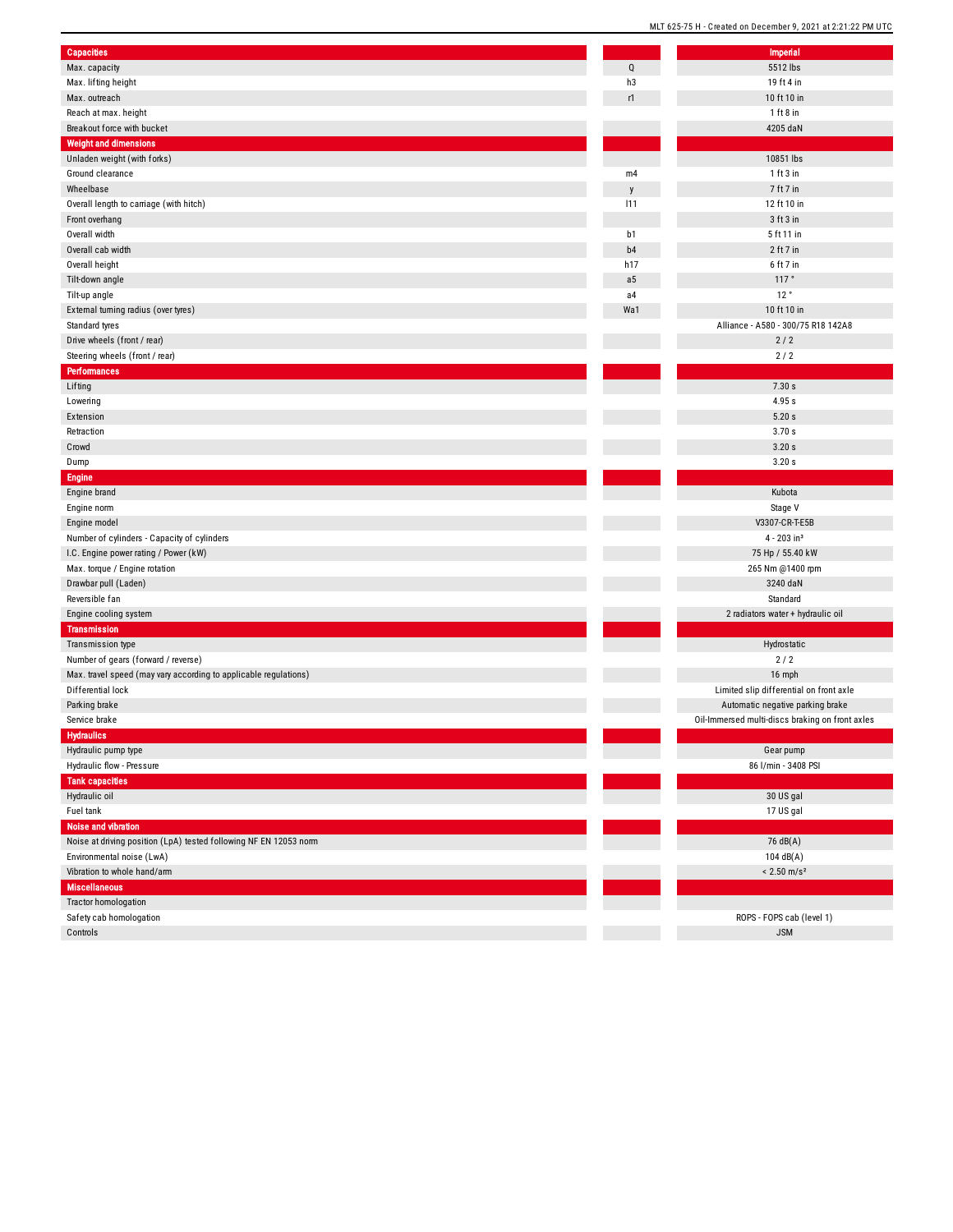## MLT 625-75 H - Dimensional drawing



## MLT 625-75 H - Load chart